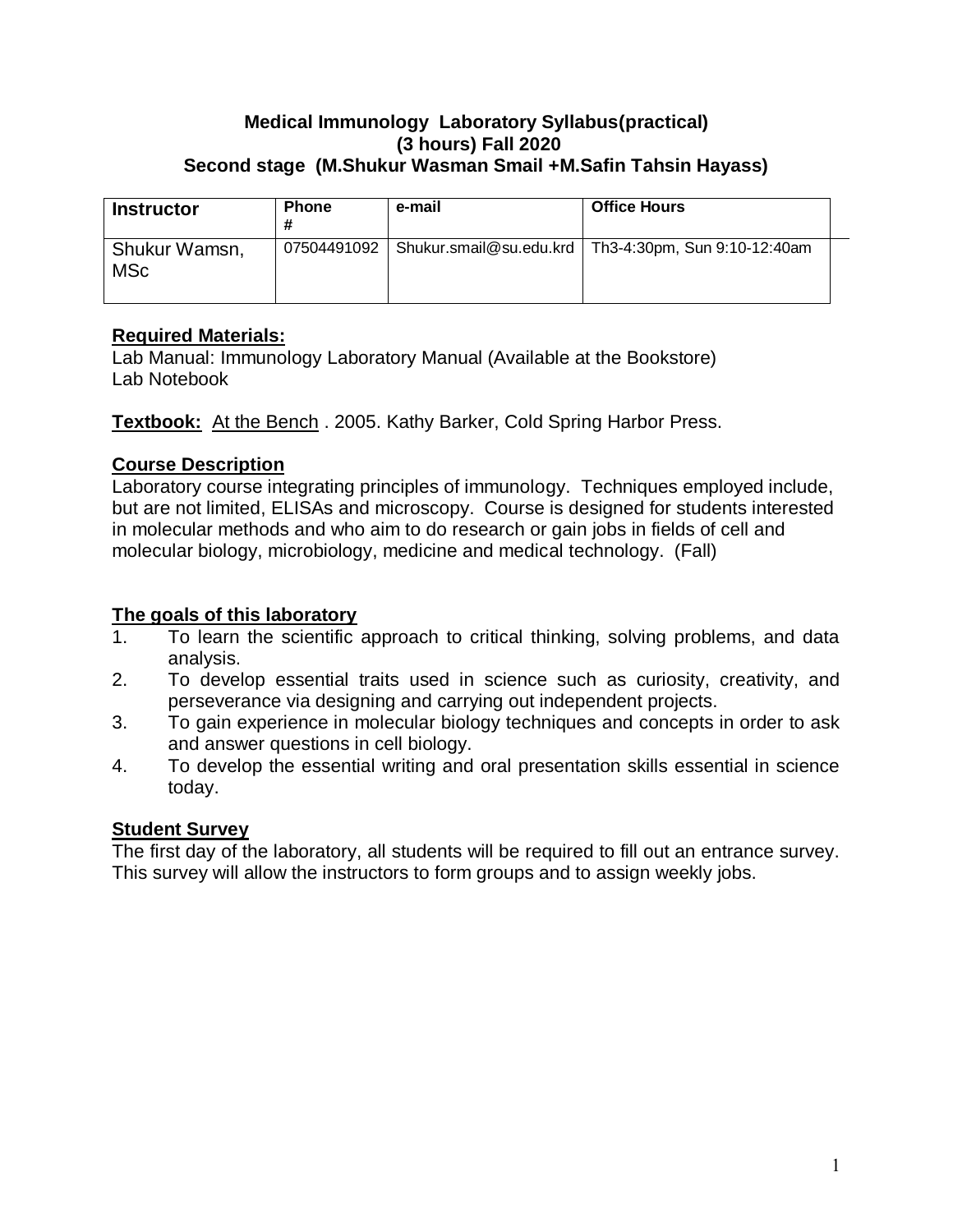| Week             | <b>Techniques to be Learned/Experimentation</b>                                                                                                  | <b>Date</b> |
|------------------|--------------------------------------------------------------------------------------------------------------------------------------------------|-------------|
| 1                | In                                                                                                                                               | Sept.<br>8  |
| $\overline{2}$   | <b>Blood typing</b>                                                                                                                              | Sept.<br>15 |
| 3                | <b>Agglutination and Precipitation</b>                                                                                                           | Sept.<br>22 |
|                  | Double immunodiffusion (Ouchterlony Double Diffusion) and Radial<br>Immunodiffusion (Mancini Technique)                                          |             |
| $\overline{4}$   | Determination of ESR and CRP                                                                                                                     | Sept.<br>29 |
| 5                | ASO test                                                                                                                                         | Oct. 6      |
| $\overline{6}$   | RF and P.T test                                                                                                                                  | Oct.<br>13  |
| $\overline{7}$   | Determination of Helicobacter Pylori                                                                                                             | Oct.<br>20  |
| 8                | Widal test and Rose Bengal test                                                                                                                  | Oct.<br>27  |
| $\boldsymbol{9}$ | sexually transmitted diseases and their tests                                                                                                    | Nov. 3      |
| 10               | Autoimmune Diseases and their respective diagnostic tests<br><b>Mantoux Test</b>                                                                 | Nov.<br>10  |
| 11               | <b>ELISA and Intro to Statistics</b>                                                                                                             | Nov.<br>17  |
| 12               | Chemiluminescent Assays (COBAS) and Nephelometry for the<br>estimation of serum complements (C3, C4) and<br>immunoglobulins (IgG, IgM, IgA, IgE) | Dec. 1      |
| 13               | Immunostaining and Flow Cytometry                                                                                                                | Dec.<br>10  |
| 13               |                                                                                                                                                  |             |
| 14               | Peer Review: Oral Presentations                                                                                                                  | Dec.<br>15  |

### **Independent Investigations**

Students will design a series of experiments to focus on testing an hypothesis on interest. These are open-ended laboratories and many types of questions may be pursued with the consent of the laboratory instructors. In the schedule, this is the Experimental Phase.

### **Laboratory notebooks**

**EACH STUDENT** is required to keep a laboratory notebook containing a record of everything covered or done during the lab session. The laboratory notebook should be detailed enough to serve as a guide for someone else doing the experiment who wants to reproduce your results.